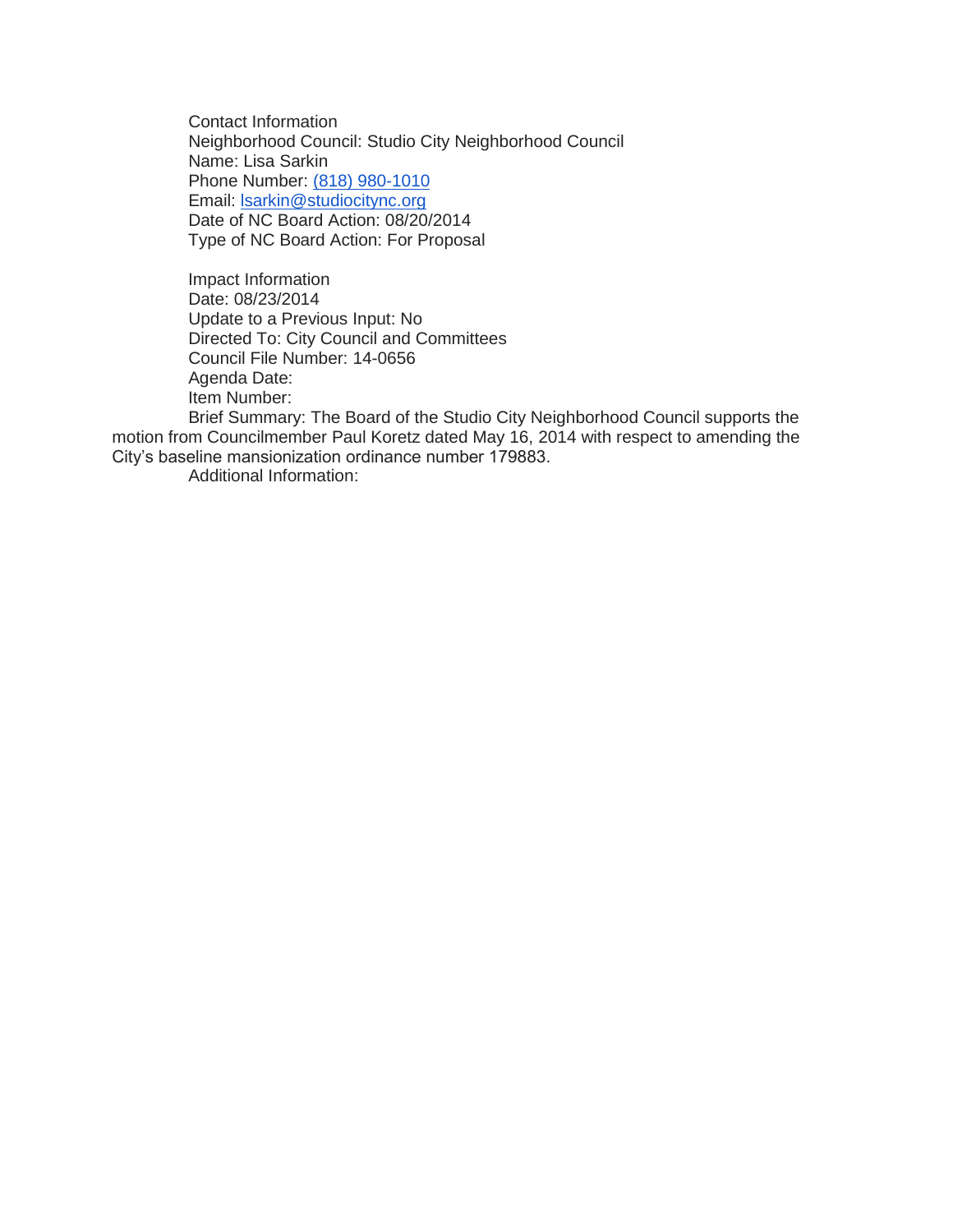#### **SCNC BOARD**

Lisa Cahan Davis Jane Drucker, Ph.D Jon Epstein Alex Izbicki Remy Kessler Brian Mahoney Richard Niederberg Scott Ouellette Steven Quat Lisa Sarkin Lana Shackelford Gail Steinberg Rita C. Villa John T. Walker, Ph.D Denise Welvang



# **BOARD MEETING DRAFT MINUTES Wednesday, August 20, 2014 Light Buffet 6:30pm Meeting 7:00pm at**

**CBS Studio Center, Building 8, MPR-3, 4024 Radford, Studio City CA, 91604**

**PRESIDENT** John T. Walker, Ph.D

> **VICE PRESIDENT** Lisa Sarkin

**TREASURER** Scott Ouellette

> **SECRETARY** Rita C. Villa

**CORRESPONDING SECRETARY** Jane Drucker, Ph.D

> 4024 Radford Ave. Edit. Bldg. 2, Suite 6

Studio City, CA 91604 (818) 655-5400

www.StudioCityNC.org

The public is requested to fill out a "Comment Card" to address the Board on any item of the agenda prior to the Board taking action on an item. Comments from the public on Agenda items will be heard only when the respective item is being considered. Comments from the public on other matters not appearing on the Agenda that is within the Board's subject matter jurisdiction will be heard during the Public Comment period. Public comment is limited to two minutes per speaker, unless directed otherwise by the presiding officer of the Board. The agenda is posted for public review at: Studio City Neighborhood Council website (www.studiocitync.org); as well as CBS Studio Center, Radford and Colfax gates. As a covered entity under Title II of the Americans with Disabilities Act, the City of Los Angeles does not discriminate on the basis of disability and upon request, will provide reasonable accommodation to ensure equal access to its programs, services, and activities. Sign language interpreters, assistive listening devices, or other auxiliary aids and/or services may be provided upon request. To ensure availability of services, please make your request at least three (3) business days (72 hours) prior to the meeting you wish to attend by contacting the Studio City Neighborhood Council Vice President, Lisa Sarkin (818) 655-5400 or by email to lsarkin@studiocitync.org. In compliance with Government Code section 54957.5, non-exempt writings that are distributed to a majority or all of the Board in advance of a meeting, may be viewed at our website by clicking on the following link: www.studiocitync.org or, at the scheduled meeting.

- 1. Call to Order & Roll Call. Lisa Cahan Davis present, Jane Drucker present, Jon Epstein – present, Alex Izbicki – present, Remy Kessler - present, Brain Mahoney – present, Richard Niederberg - present, Scott Ouellette – present, Steven Quat - present, Lisa Sarkin - present, Lana Shackelford - present, Gail Steinberg – present, Rita Villa – present, John Walker – present, Denise Welvang – excused. 13 voting members; 7 to pass a motion. 56 stakeholders present.
- 2. Pledge of Allegiance. **The Pledge of Allegiance was not recited.**
- 3. Approval of July 16, 2014 Board Minutes. **Approved in the absence of objection.**
- 4. Comments by the President. **John Walker** thanked the outreach and public safety committees for their work on Movies in the Park and National Night Out. These events were a great success. He thanked Patty Kirby publicly as well as board members who worked these events. **John Walker** stated that the DWP has started a recycled water advisory group. It is an informational group whose purpose is to provide information to stakeholders. He invited board members to let him know if they want to participate. He also announced that the guests tonight would be Senior Lead Officer Mike Lewis and state senatorial candidate Mr. Benitez. He deferred the rest of his comments to the end of the meeting.

5. Public Comments on non-agenda items within the Board's jurisdiction. Mark Reed stated that he is the Elected Congressional Candidate for the  $30<sup>th</sup>$  District. He said that he and family are involved in the entertainment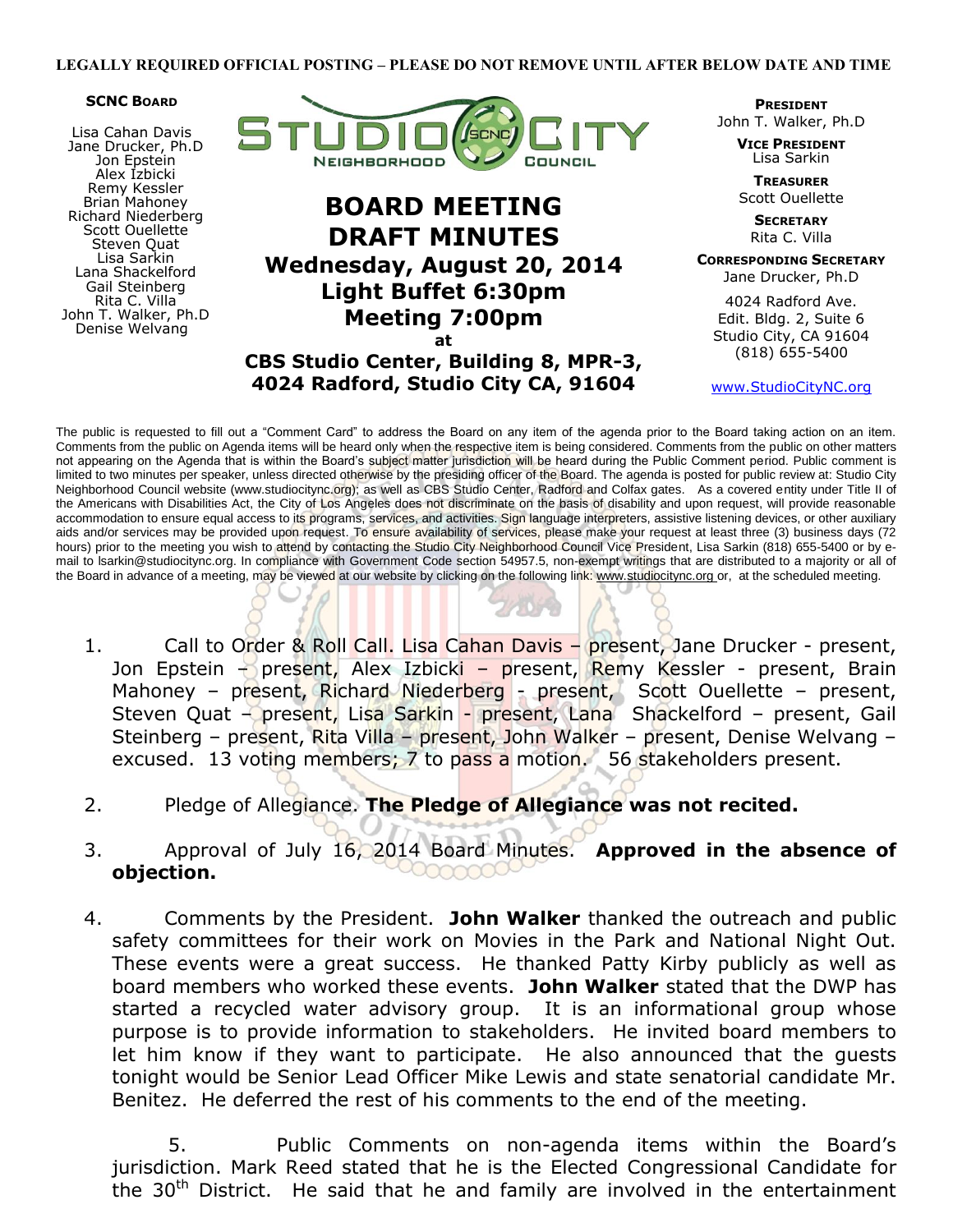industry. He said we need a congressman who is really industry friendly and reported that Brad Sherman did not support the film credit bill. **Mark Reed** said he would like to represent the San Fernando Valley. Nestle left the city because of the unfriendly administration. He asked the stakeholders to please elect him on November 4<sup>th</sup>. Patty Lopez said she is here on behalf of Mr. Benitez. She fully supports Recardo Benitez. He is into the community and he wants to help the community. He is interested in education. He will bring peace of mind for our families. **Richard Adams** said he is not pleased when committee motions are not brought forward because candidates running for office are being heard instead.

- 6. Responses to comments from the Board. **NONE**
- 7. Special Report from **Studio City Lead Officer Mike Lewis**. **John Walker**  introduced **Mike Lewis** and stated he was invited to speak tonight because there was concern about the LA Times articles about the reclassification of violent crimes reducing the crime rate statistics. The LA times went through 94,000 crimes and they found discrepancies with 1,200. Of those 1,100 were for aggravated assaults. He indicated that the FBI tracks 8 particular crimes. The crime data is collected locally and given to the FBI. The major crimes are homicides, rapes, robberies and aggravated assaults. He stated that 90% of the crimes that were not properly reported were aggravated assaults. Aggravated assault is a severe injury caused by a fight that can lead to death because of the bodily injury. **Mike**  Lewis stated that officers do report this category incorrectly a lot. This is because the review panel does not always agree with officer's classification of the crime. This disagreement is not the result of intentional misclassifications by the police. He advised the stakeholders that one officer was determined to be intentionally misclassifying certain crimes. That individual was demoted when this was found out. There are severe consequences if numbers are fudged and that is not happening in the City of Los Angeles. **Jane Drucker** asked if 1,200 incidents were classified differently by the LAPD than the review agency is there a problem with the definition. Sever injury is a subjective call. She asked if the officers are given an accurate way of coding the incidents. **Mike Lewis** responded that it is a judgment call. **Barry Johnson** asked if someone at the LAPD has been assigned to re-tabulate the numbers so we can get an accurate crime rate. **Response.** He is not aware whether or not this is being done. The majority of the crime reports submitted are in thefts. None of those numbers would have changed. Murder is not usually incorrectly reported so those numbers would not have changed either. Robberies and property crimes are also hard to reclassify. Mike Szmantski asked if Studio City is still one of the safest areas in Los Angeles. **Officer Lewis** said yes as to major crimes but not as to property crimes because they come here to steal and break into cars and shoplift. **Remy Kessler** asked if the misclassification of the assaults has an impact on how the crime is presented to the DA. **Response**: no. The report is given to the DA and the detective follows up with the DA for filing consideration. It is only input to the computer before follow up. **Alex Izbicki** asked about criminals serving less than the sentence given to them by the judge. He further asked if in the future Officer Lewis sees the numbers going lower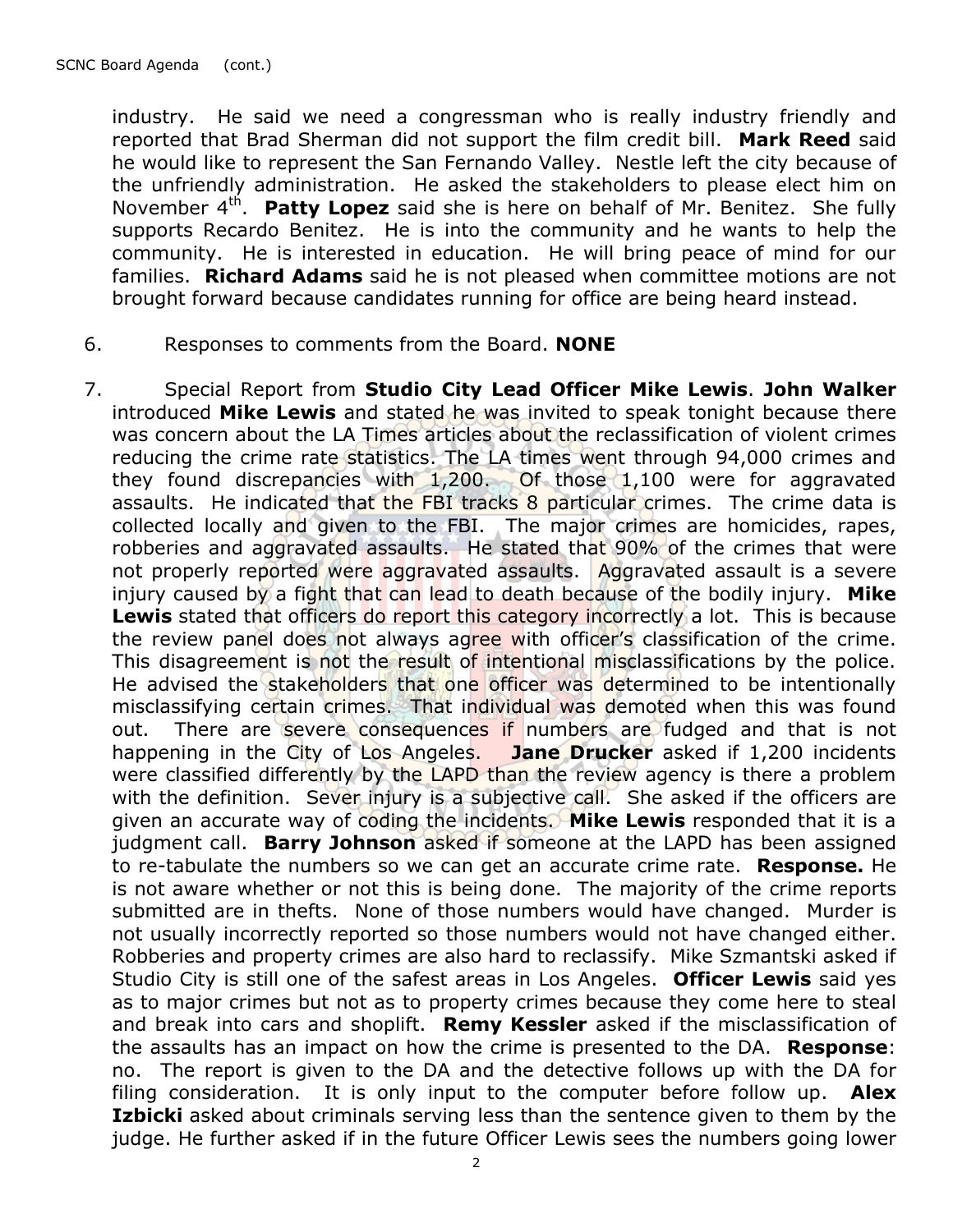in light of the recidivism of the criminals due to early release. **Response:** The LA Times emphasized the importance of the senior lead officer and the command staff being visible and involved. The police are doing lots of work to keep crime down in light of recidivism. **Richard Niederberg** asked if the mistakes cause a lower sentence due to the misclassification. **Response**: Not sure. **Brian Mahoney** asked if, at any level in the department, these reports tied to someone's compensation. **Response:** There is nothing tied to bonuses. As far as he knows promotions may be tied to an improved crime rates. **A stakeholder** said there was a car break-in across from Carpenter Elementary. He reported it and there was another break-in within a month. The LAPD caught this second break-in suspect. **John Walker** said we have heard about threats coming in to the LAPD and asked if it is true that no officers are allowed to patrol alone. **Response:** That is correct at this time they are not going out alone.

8. Special Guest **Senatorial Candidate Ricardo Benitez**. **Ricardo Benitez** said he is the District 18 Senatorial Candidate. He said he has prepared a summary of the issues he wants to address. He has put them in writing and he will read it to us. He listed all of the areas included in District 18 to show that the district is diverse. It is a new district and he will be the first to represent it if elected. He has served on a Neighborhood Council before. Addressed the array of duties of a senator. He said that he will represent all the people of the district regardless of party. He will insure that the rights and interests of the valley are represented in Sacramento. He is going there be sure District 18 is fully represented. If a law passes in Sacramento and it does not have teeth it is not effective. It is not the duty of the local government to correct or compensate for that. SB 1818 is an example a law like that and so is AB 109. Proposition 1 will be a major issue on the ballot in November. He asked if the water shortage is really a result of politics. The delivery of water to the Los Angeles is an issue. If the water bond measure that will be on the ballot in November will not fix this issue you we should not support it. We need to fix the processes so that businesses will not leave the state. There is an effort in Sacrament to eliminate the ability of the people to get something on the ballot. That is called initiative reform. He does not support initiative reform. **John Walker** asked Mr. Benitz about his position on the homeless situation. **Response:** The homeless have many needs. There is a lot of money designated for addressing the homeless issue. However, he believes that homelessness must be addressed on an individual by individual basis. **Barry Johnson** said he believes we need to engage local politicians on the homeless issues. This is a citywide problem that is not being properly addressed. None of our politicians are addressing this. A **Stakeholder** said many of the homeless have mental health issues. **Response:**  Yes, there needs to be a system for addressing the medical needs of these individuals. His plan is to have more medical facilities for the homeless. **Stakeholder** asked when it is illegal to pitch a tent on the 101 Freeway. **Response:** Some of these issues should be regulated from the state level. **Brian Mahoney** said Candidate Mark Reed was specific about his support for the film community. He asked how will you bring filming back to LA. **Response:** We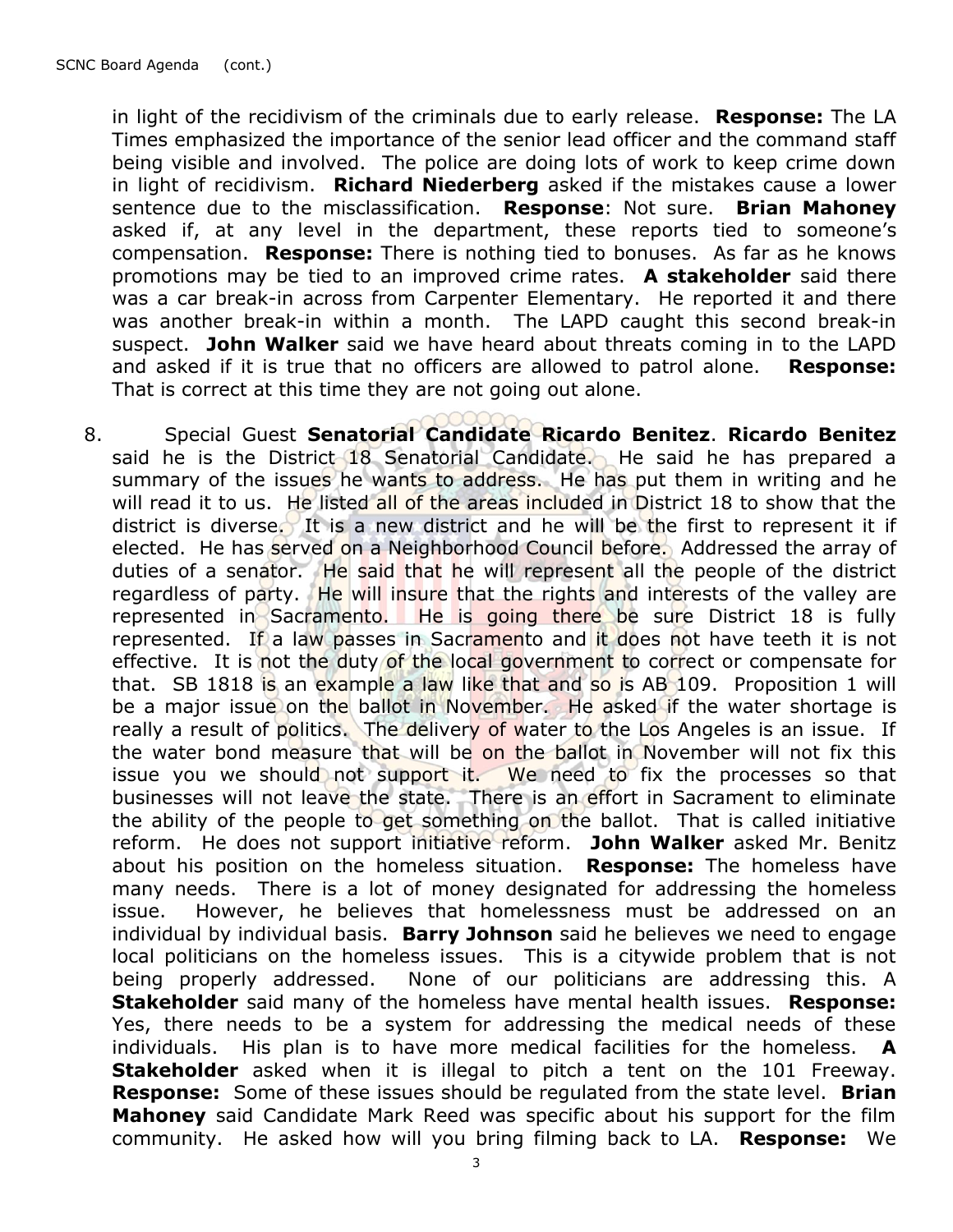need the film jobs and we need to give tax credits to bring those jobs back. **JoAnn Deutch** asked Mr. Benitez his position on the minimum wage. **Response:**  People must be paid a salary that they can survive on. He said he would raise the minimum wage only if we can create more work and more jobs as well. He will look for additional investment for the community. **A Stakeholder** said NY and Louisiana lead CA which is third or 4th in number of film projects.Why can other states give large tax credits and not CA? **Response:** We need to change the laws. We have the potential. Join him for a better future. He thanked us for allowing him to bring us his thoughts. If you want a better lifestyle elect him and he will work with us on job creation, sustaining the film industry and crime reduction.

- 9. Update from CD2 by **Courtney Hamilton**. **Courtney Hamilton** said she has one big thing to talk about. **The Councilman** is very excited to have joined Council President Wesson and Councilman Bustiano in the creation the sidewalk repair motion. **John Walker** asked Courtney if she would mind addressing this issue in item number 13c. **Barry Johnson** said there was supposed to be new crosswalk marking on Ventura and Rhodes. He asked why the crosswalks are obliterated in Studio City and in Encino they are cut around. How can this happen? **Courtney Hamilton** said she will find out why this sidewalk was not properly completed. The next step is the flashing beacon crosswalk and there is funding for it and she has asked DOT for a date when it will be completed. **Jon Epstein** asked when the light will be installed on Woodbridge and Tujunga. **Response:** later this year. Jon Epstein also asked when trunkline 5 will be completed. **Response:** The will be working in the current location for at least 4 more weeks. There is a planned work night when the curved corner will take the construction onto Moorpark. **Gail Steinberg** asked why are the beacons being allowed now at Ventura and Rhodes and they were not allowed on Tujunga. **Response:** They are approved on a case by case basis.
- 10. Treasurer's Report by **Scott Ouellette**. **Scott Ouellette** provide two reports, one through the end of July and one with the activity since July. Tonight we are taking action on expenses through July. **Lisa Sarkin** asked about the mural funds. **Scott Ouellette** explained there was a shortfall in FY 2014 that was caused by disbursements that did not get paid in FY 2013 and were erroneously taken from the 2014 budget.He said he and John Walker are going to have a meeting with Gracie Lu to get the funds restored to the proper budget year.

# **Motion: The Board of the Studio City Neighborhood Council has reviewed the Monthly Expenditure Report for July 2014, and hereby accepts and approves it.**

See Board Vote on Funding Request Form attached to these minutes as Exhibit I. **Unanimous.**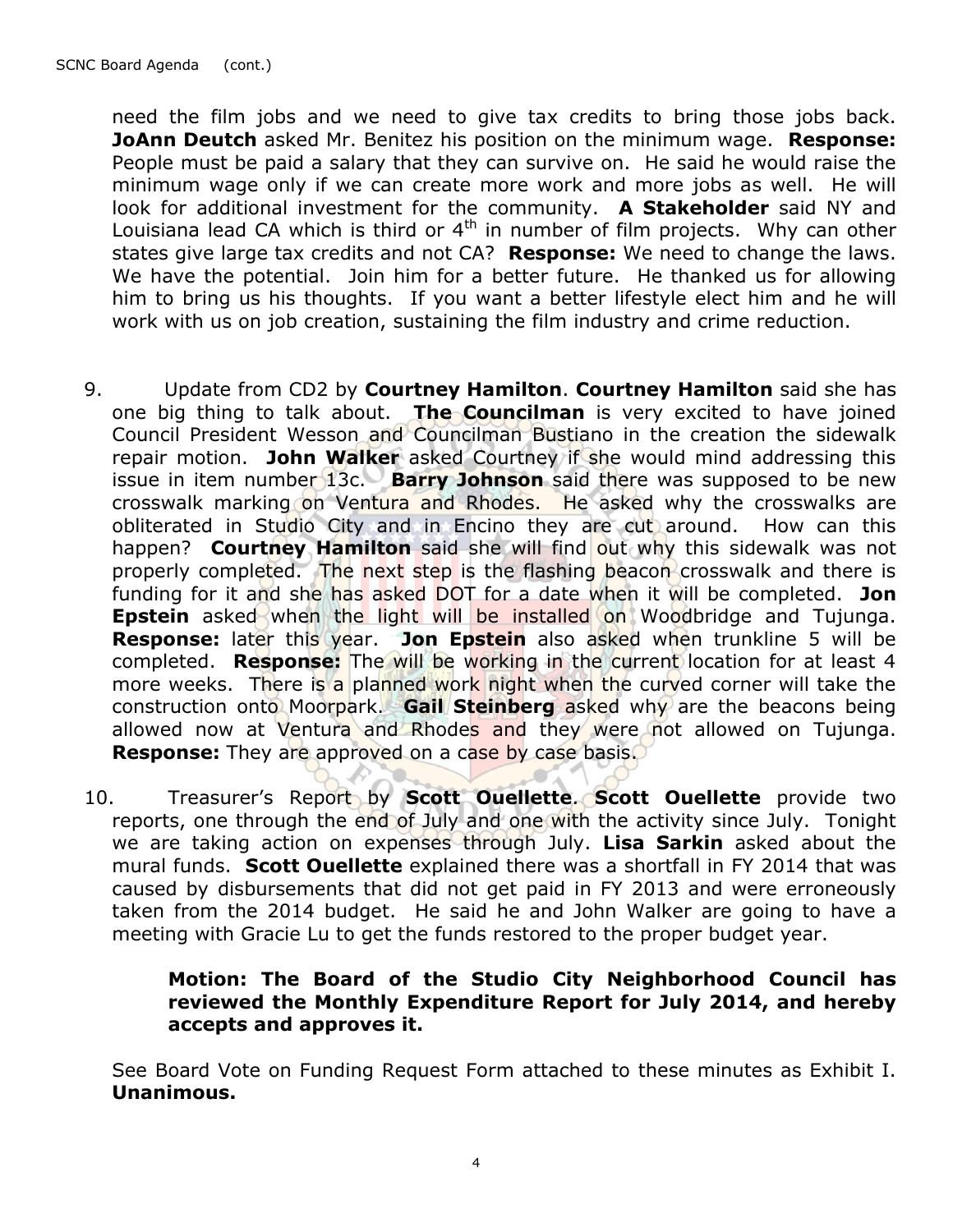- 11. Budget Committee Report by **Remy Kessler**. **Remy** Kessler said there was no report.
- 12. Cultural Affair Report by **Richard Niederberg**. **Richard Niederberg**  thanked John and Courtney for the Campo de Cahuenga fee negotiation resolution. **JoAnn Deutch** said that Story Slam is from 7:30 to 9:00 pm. Want to encourage participation in Neighborhood Council events by new people. They are trying to reach people that are not regular attendees at the SCNC events and meetings. She is planning to encourage teachers to have their own story slams. **Barry Johnson** said Campo de Cahuenga is located in Studio City in the 91604 zip code. **Rita Villa** asked what a story slam is. **JoAnn Deutch** explained that you develop a story about Studio City and come and tell it in five minutes. ,

**Amended Motion: The Board of the Studio City Neighborhood Council supports the Cultural Affairs Committee "Story Slam" (an oral story telling event in a small public setting) to be hosted at 11331 Ventura Blvd on September 12, 2014 at 7:30 to 9:00 pm.** 

See Roll Call Vote on Motion 12 attached to these minutes as Exhibit II. **Unanimous.**

#### **Non-Agenda item special presentation:**

Representative Steven Butcher from Adrin Nazarian's office came to report (1) The \$7.5 billion water bond has been passed in Sacramento and will be on the November ballot. (2) The medical marijuana bill died and (3) A bill was signed by the governor extending the OIG for schools. **Brian Mahoney** asked "Did your boss vote for the school bond that was passed but did not get signed by the governor?" **Jon Epstein** asked "How does the Assembly Member stand on the Uber bill 2293." **Response:** He is not sure but his Assembly Member also brought forth an Uber bill. **John Walker** asked for clarification on the water bond bill. **Barry Jonson** asked if the states mandated water saving measures apply to commercial or multifamily properties. **Response by John Walker:** Multi-units do apply. **Steven Quat** said he believes it does apply to commercial property. **Steven Butcher** said he will get back to us. **Jane Drucker** said she has been asked to cut back 20% per year for several years but she asked where the baseline is. She rents a home that is two units. When there is no tenant in the second unit water usage goes down. **Steven Butcher** said he was not sure how the DWP calculates this. **Response:** The bond bill will help reduce the need to cut back. Richard Niederberg said that as a user of the MTA, he would like to know why the MTA is always watering the sidewalk at the Universal/Studio City Station. He wondered if they have an exception from the watering restrictions.

13. Land Use Committee Report by **Lisa Sarkin**. **Lisa Sarkin** gave an update on status of the SB 1818 unit. The ZA did not put in any of the conditions requested by the SCNC. She also reported that 3.6 miles of the specific plan belongs to Studio City and this is more than any of the other communities in the specific plan.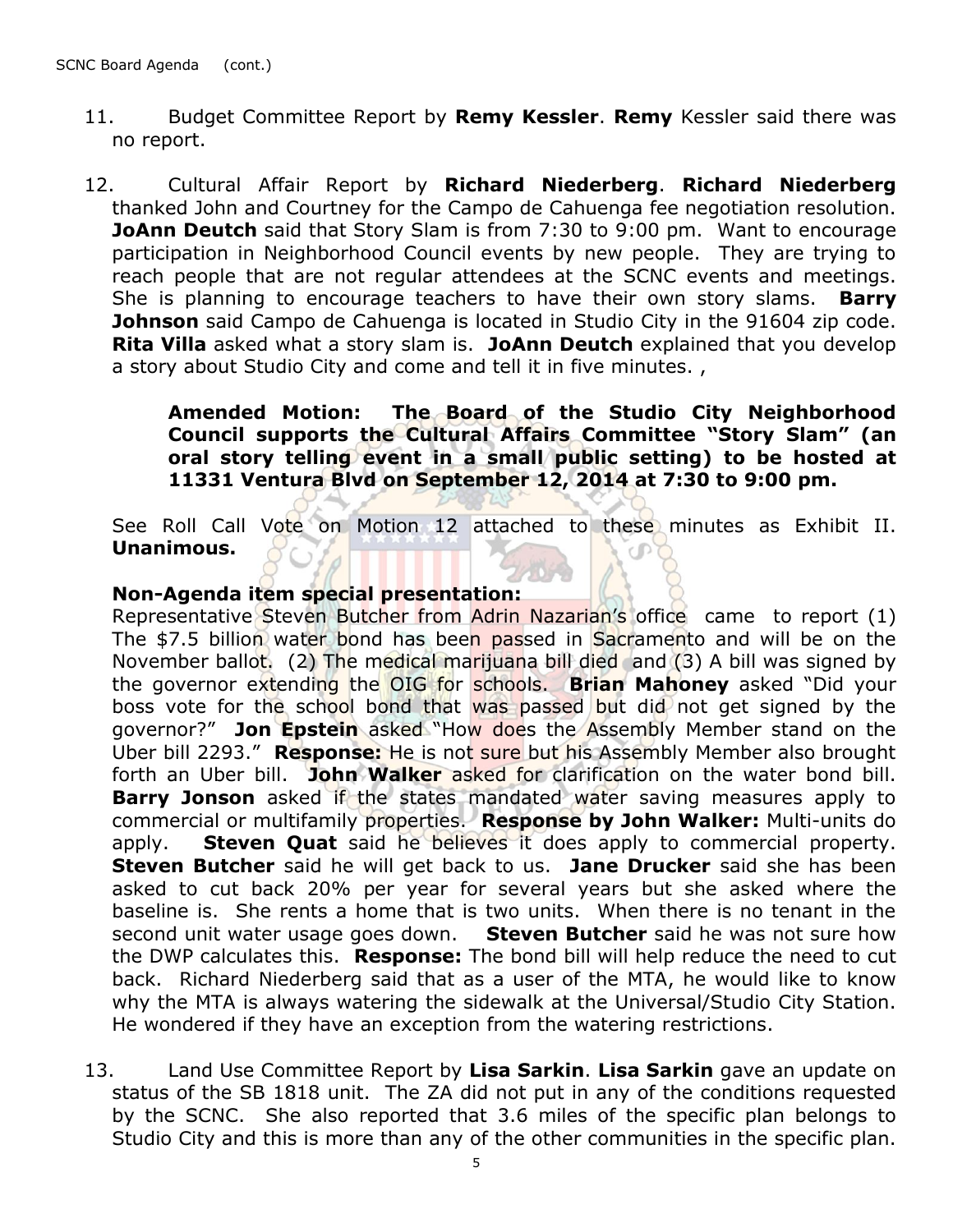We are trying to get the sidewalks put in. The Zen Lounge update- the ZA said there must be a decision agreed upon by the Neighborhood Council, the council office and the vice police. They met at the police department and came up with a list of 11 issues to be addressed. **Lisa Sarkin** also reported that the PRB is trying to rent the lot where the Mini Coopers were for a parking lot for the valets in the area to use. The PRB would pay for the lot. **Barry Johnson** said he supports the motion. **Lisa Cahan Davis** reminded everyone that there is a survey available on line regarding this. She asked about the funding for this project. She asked if this was area is in the specific plan area. **Response: no.**

#### **John Walker** read motion A.

 **Motion A: The Board of the Studio City Neighborhood Council supports the concept presented in the Lankershim Boulevard Streetscape, in its present stage of planning. The Studio City Neighborhood Council jurisdiction for this project extends to the West side of Lankershim Boulevard from Whipple Street to Cahuenga Boulevard.**

See Roll Call Vote on Motion 13A attached to these minutes as Exhibit III. **Unanimous** 27079

### **John Walker** read motion B.

Lisa Reported and gave background on Motion B. **Stu Miller** stated that he will be involved in an advisory group to put together cogent conditions to be considered. **Mitch Suskin** said he is a 20 year homeowner in Colfax Meadows. There were 95 days of filming last year. He attended the meeting at the library and that meeting was not continued as expected. He feels that the draft conditions don't give any limitations on the number of shoots that can take place. He also believes that the notice period is too short. As a community, we have no voice in what happens in our neighborhood. He requests that we reopen the process. **Barry Jonson** said he passed out the conditions from Film LA to the board members. There are 45 areas in Los Angeles that have special conditions. Special conditions are not out of the ordinary. Film studios have sold off their back lots and filming has been pushed out into the community. Adoption of special conditions is not being antifilming. **Steven Quat** said we should regulate filming the way we regulate yard sales. There should be a maximum of five a year. We should copy those regulations. When there are more shoots than that, it is a business. **Jon Epstein** said we can't say this is not anti-filming. Restrictions on filming push filming away. **Alex Izbicki** said he understands the comments that have been made but he believes we need to strike a balance between protecting filming and preservation of the quality of life for the homeowners. People should not be asked to just accept the burden of all this filming. This is an encroachment on the ability of the neighbors to enjoy their property. We want filming but we should not put the burden of the filming on the neighbors. **Scott Ouellette** said he has had filming at his house only 4 times in 9 years. **Lana Shackelford** said some of the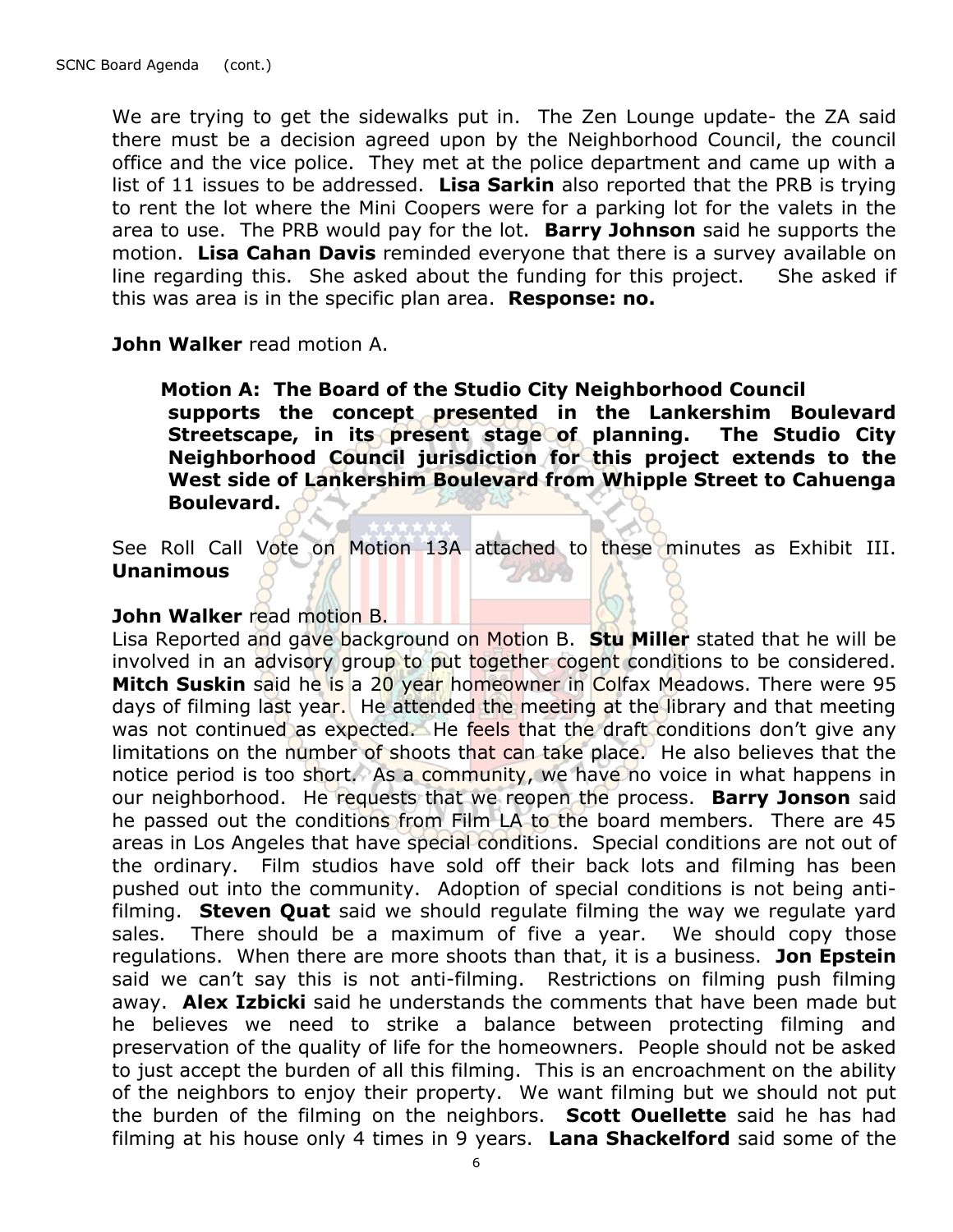offenders are same over and over. It must be a relationship they have with certain production companies. It is a business when one property is used over and over. **Jane Drucker** said she wants to remind the board that what we are voting on is to increase the time for neighborhood input. **Rita Villa** said she has heard from many who want an additional opportunity for input. That is all that is being requested here. **Richard Niederberg** said he spoke to Guy of Film LA about the problems with a shoot in his area. Guy was responsive. **Richard Niederberg** wants the conditions reopened and it should go beyond just Colfax Meadows. **Brian Mahoney** said this happened too fast at the last board meeting. He supports motion B. But he requests that we do the community a service in being careful in the wording we use. **Lisa Cahan Davis** asked if these conditions were based on the May 29th meeting. **Courtney Hamilton** thanked the council for their efforts on this but said there was a 30 day period for comment. Guy has given the booklet to those homes that are having consistent filming. **Lisa Sarkin** responded to the questions raised by the board. Question called by **Steven Quat.**

**Amended Motion B: The Board of the Studio City Neighborhood Council requests Councilmember Krekorian re-open the consideration of "Special Filming Conditions Colfax Meadows Area" because many area residents were left out of the discussions and community meeting. The draft conditions were not circulated to the entire area before final approval. We further request that the California Film Commission's "Your Property in a Starring Role" be included with) permits issued by FilmLA and especially noted Form F Community "Good Neighbor" Code of Conduct.**

See Roll Call Vote on Motion 13B attached to these minutes as Exhibit IV. Opposed: Scott Ouellette and Remy Kessler. Abstained: John Walker. **Motion Carried.**  $\mathcal{L}_{\lambda}$ 

**John Walker read motion C. Lisa Sarkin** reported that the response on this is not due till October. The only way to get this fixed is to have the 50/50 plan and a loan program. **Barry Johnson** said he thinks this should go to a committee. There are lots of areas in Los Angeles where this can't be afforded. **Courtney Hamilton** said our councilman is proud to have brought forward the two motions addressing this issue. She asked stakeholders to go on line and view the video and reports. **Jane Drucker** said that she agrees with Barry that 50/50 plan may be onerous to homeowners. She asked if these motions require commercial and multi-family properties to repair their sidewalks. **Courtney Hamilton** responded that as of right now the 50/50 plan does not relate to multi-family properties or businesses**. Alex Izbicki** said city responsibilities should not be transferred to the homeowners. Programs like this are a cop out. At what point will the city provide the basic things we need like sidewalks. This is not a solution. **Lisa Sarkin** read the components of present plan for this program. **Brian Mahoney**  asked for additional clarification. **Remy Kessler** explained that the responsibility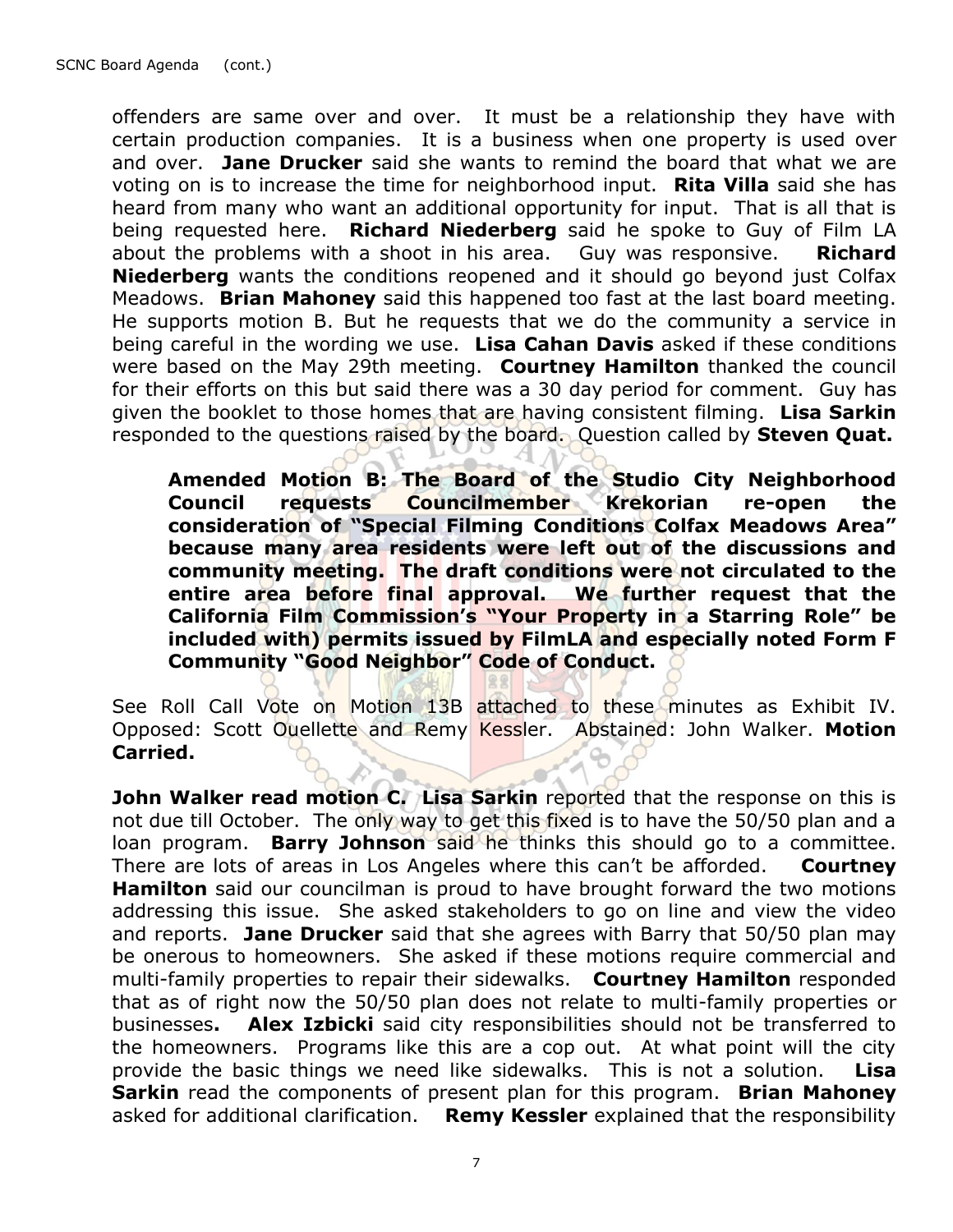is currently that of the City. This would transfer the responsibility back to the homeowner.

**Motion C: The Board of the Studio City Neighborhood Council supports Councilmember Krekorian's motion for the City Wide Sidewalk Repair Program. This program will lead to the restoration of the City's failing sidewalks in front of private homes and public and commercial properties using the 50/50 Plan. This motion should be submitted as a Community Impact Statement to Council File 14-0163-S4.**

Brought by: Lisa Sarkin Seconded by: Richard Niederberg.

**Motion C withdrawn** by Lisa Sarkin and sent to the Government Affairs Committee.

14. Government Affairs Committee Report by **Rita Villa**. **Rita Villa** gave a brief report. **Barry Johnson** said he attended the PLUM Committee Meeting on this. Motion A is just supporting the city attorney looking into the short comings of the current ordinance and to arrive at findings related to the existing baseline ordinance. **JoAnn Deutch** asked that the hillside ordinance be included as well. **Scott Quellette** said that he does not agree with some of the specific provisions of the motion. **Jane Drucker** explained we are just asking for them to start an investigative progress.

**John Walker** read motion A.

**Motion A: The Board of the Studio City Neighborhood Council supports the motion from Councilmember Paul Koretz dated May 16, 2014 with respect to amending the City's baseline mansionization ordinance number 179883. This motion should be submitted as a Community Impact Statement to Council File 14-0656.**

See Roll Call Vote on Motion 14A attached to these minutes as Exhibit VI. **Opposed**: Richard Niederberg and Scott Ouellette.

**John Walker** read motion B.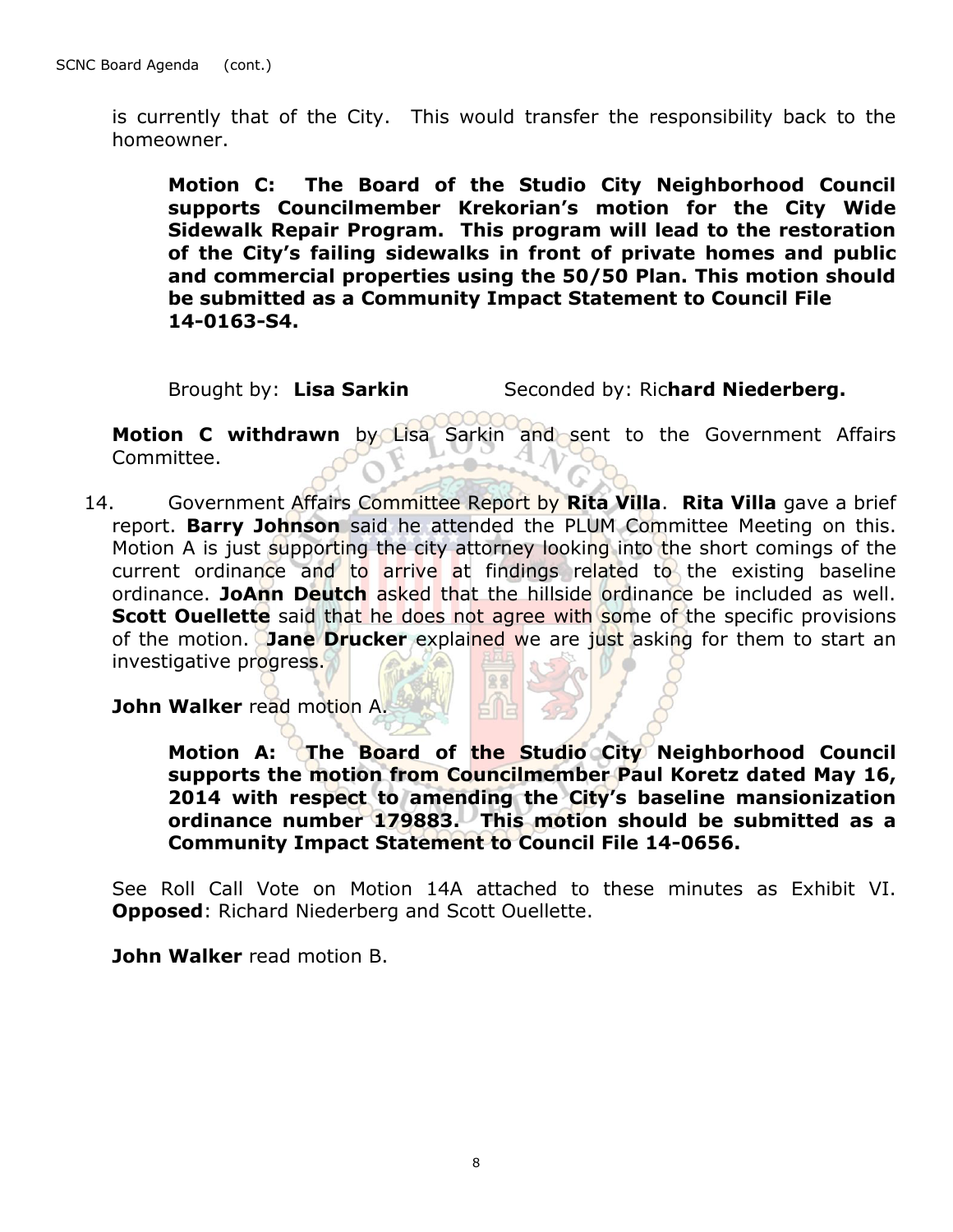**Joann Deutch** gave background on the motion and explained what the important linkage is. An effort must be made to work with the Conservancy to create the linkage.

**Motion B: The Board of the Studio City Neighborhood Council supports the motion from Councilmember Paul Koretz dated April 23, 2014 with respect to the preservation of wildlife corridors in the eastern areas of the Santa Monica Mountains (hillside ordinance zone) and the designation of this area as a regional wildlife habitat linkage zone. This motion should be submitted as a Community Impact Statement to Council File 14-0518.**

See Roll Call Vote on Motion 14B attached to these minutes as Exhibit VII. 9 yes **Opposed:** Lana Shackelford, Scott Ouellette and Richard Niederberg. **Abstain:** John Walker

15. Transportation Committee Report by **Barry Johnson**. **Barry Johnson** asked for the motion to be read. **John Walker** read motion A. **Barry Johnson**  introduced stakeholder Truman Capps who gave background on motion A. **Truman Capps** showed a photo of the street with the traffic shown. There is a large volume of cars about 18,000 each day. **Lana Shackelford** said this road is hazardous and she hopes this motion passes. **Gail Steinberg** said that she agrees with the motion but the resolution may be the instillation of speed bumps. **Richard Niederberg** supports this motion as a matter of safety.

**Motion A: The Board of the Studio City Neighborhood Council requests that Councilmember Paul Krekorian investigate remedies for slowing traffic on Vineland Avenue, South of Ventura Boulevard to its terminus at Lankershim Boulevard.**

See Roll Call Vote on Motion 15A attached to these minutes as Exhibit VIII. Unanimous

#### **John Walker** read motion B.

**Barry Johnson** gave background on the motion. He reported that the only place in the San Fernando Valley where the parking rates are over \$1 an hour is this portion of Studio City. **John Walker** recalled that Councilman Paul Krekorian had agreed that these rates should be lowered. **Brian Mahoney** suggested that we remove the word entire. **Jon Epstein** said this is a matter of supply and demand. There is not much parking in the area so we should keep the rate as is**. Alex Izbicki** said it is not the money that it costs. It is a question of whether these rates are fair and in parity with other valley areas. Jane Drucker said the increase in the parking rates did not move cars from the streets to the public parking lot. **Lisa Sarkin** said the money from these meters is supposed to be used to buy parking lots but it goes to the general fund. **Richard Niederberg** said the motion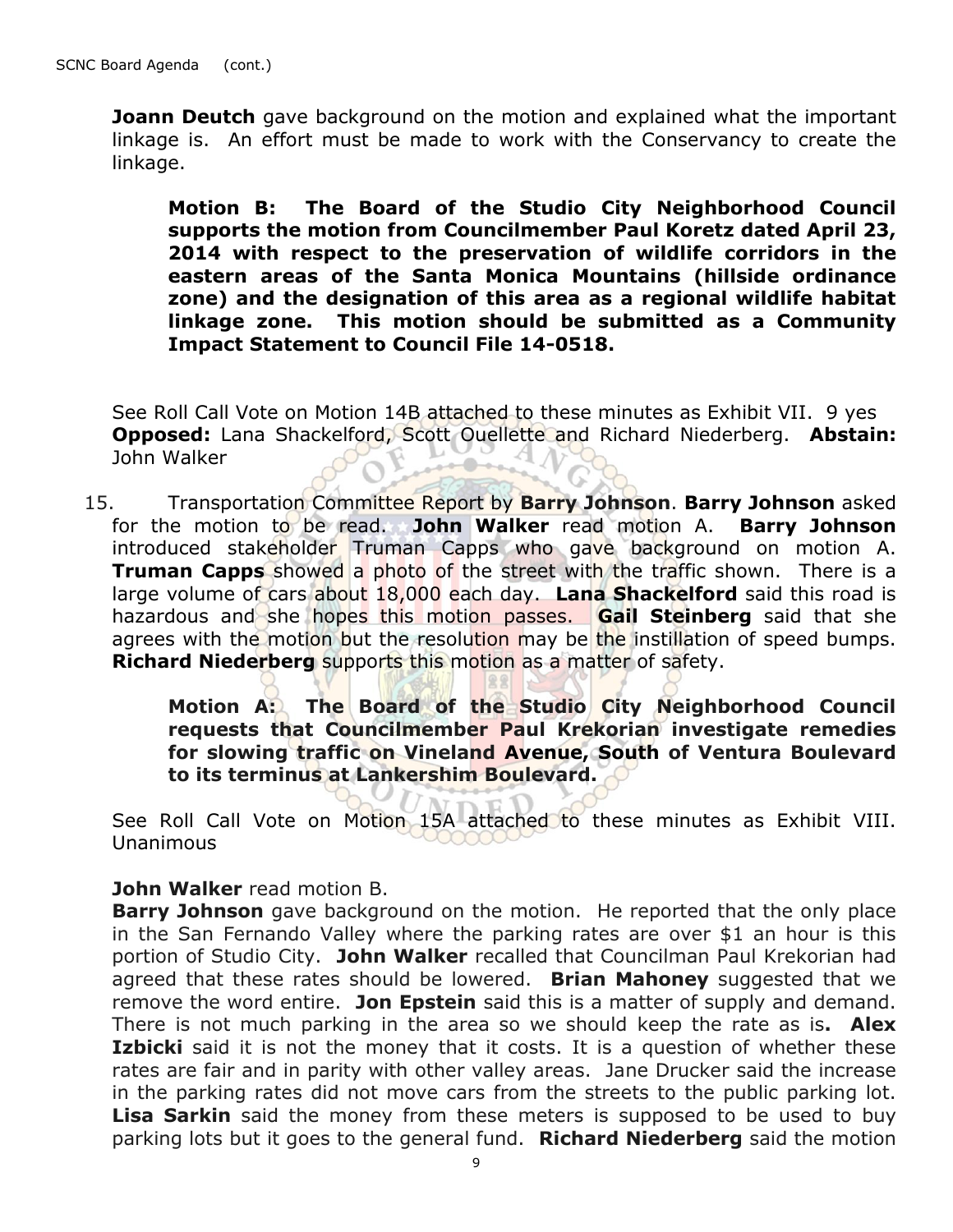should be revised to address the rates in the Los Angeles part of the San Fernando Valley. **Lisa Cahan Davis** said the rates should be lowered and said she supports this motion.

**Motion B: The Board of the Studio City Neighborhood Council requests that Councilmember Paul Krekorian create a motion to make all of Studio City's parking meter rates the same as the rest of the Los Angeles portion of the San Fernando Valley.**

See Roll Call Vote on Motion 15B attached to these minutes as Exhibit IX. **Unanimous**

16. Bylaws Committee Report by **Jane Drucker**. **Jane Drucker** gave background on the motion. **Richard Niederberg** asked about any rules on nepotism in the bylaws.

**John Walker** read the motion and the list of names.

**Motion: The Board of the Studio City Neighborhood Council approves the list of volunteers (attached for Board) to serve on a Grievance Panel, when needed.**

See Roll Call Vote on Motion 16 attached to these minutes as Exhibit X. Vote: Brian Mahoney opposed, John Walker abstained. **Motion Carried.**

**Brought by: Jane Drucker Seconded by: Rita Villa** 

## **Move to adjourn to Special Agenda by Steven Quat. Second by Jane Drucker.**

- 17. VANC Report by **Denise Welvang**. No VANC report given in Denise's absence. VDEI
- 18. Outreach Committee Report by **Lana Shackelford**. **Lana Shackelford** said the Movies in the Park were a success. She thanked everyone from the neighborhood council who helped. She also thanked the preshow personnel. **Lana Shackelford** said she will share the video of the preshow.The Committee is preparing for Story Slam on September  $12<sup>th</sup>$ . There will be a small business seminar on November  $12<sup>th</sup>$  at the library. Luminaria will be on December  $7<sup>th</sup>$ . The work day is December 6<sup>th</sup>. Possibly there will be a classic "Monster Movie Monday" at library. This is still being planned. The street banners will be the subject of a motion by Paul Krekorian in the future.She asked for all chairs to submit a list of their upcoming events to the Outreach Committee.The Committee discussed the formation of an SCNC bowling team and a softball team. **Lisa Sarkin** requested that the outreach committee consider sending a letter to all residents introducing them to the neighborhood council.